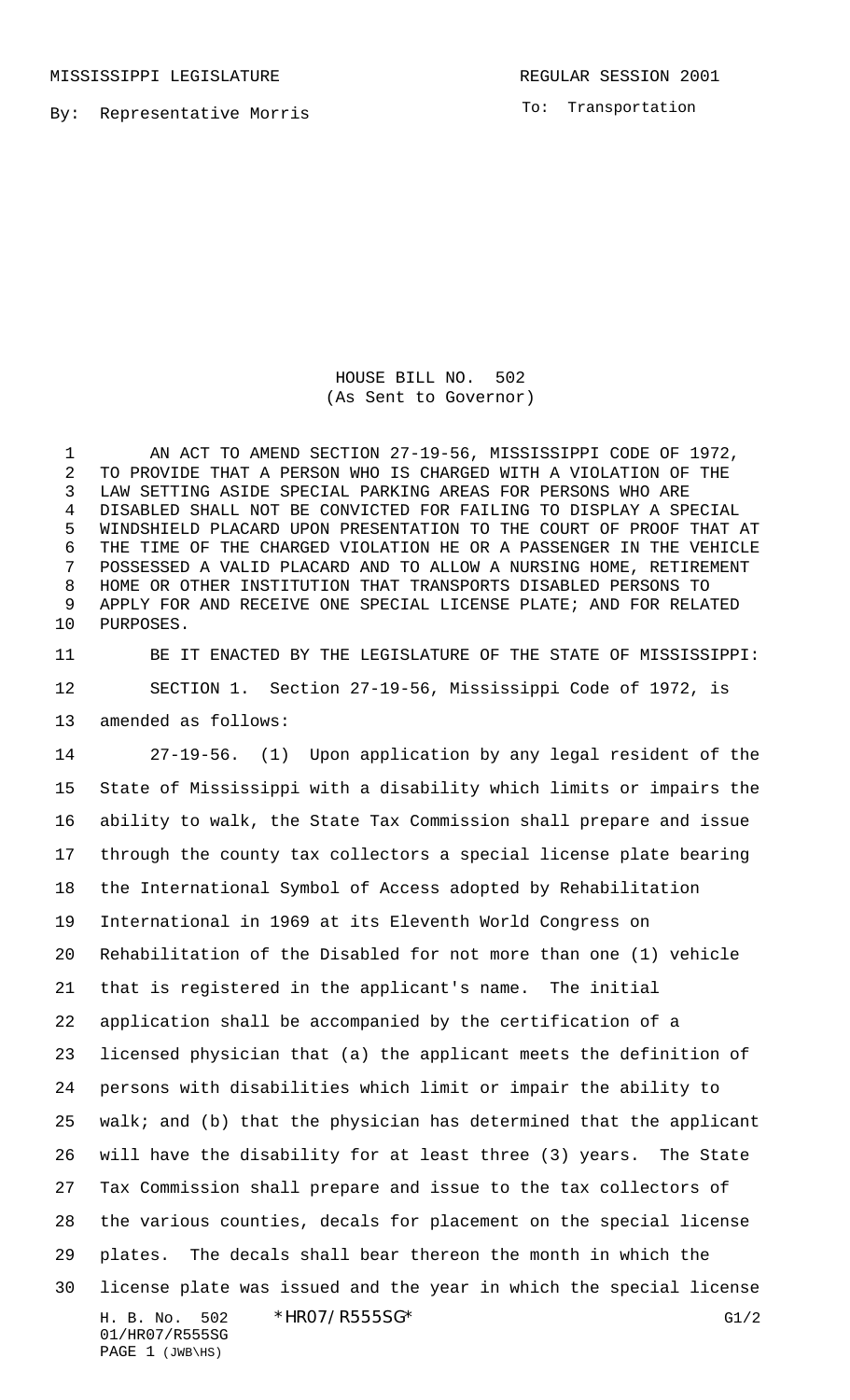H. B. No. 502 \*HR07/R555SG\* 01/HR07/R555SG PAGE 2 (JWB\HS) plate will expire. The special license plate issued under this section is valid for the period of time that the license tag attached upon a motor vehicle is issued pursuant to Section 27-19-31(1). A person to whom the special license plate is issued may retain the special license plate and may renew it by submitting to the county tax collector, on or before its expiration, the certification of a licensed physician that the physician has determined (a) that the applicant meets the definition of a person with a disability which limits or impairs the ability to walk; and (b) that the applicant will have the disability for at least three (3) years. If an applicant fails to renew the special license plate before its date of expiration, then he shall surrender the special license plate to the county tax collector and the tax collector shall issue to such person a regular license plate to replace the special license plate. The terms "vehicle" and "motor vehicle," as used in this section, includes motorcycles. The term "persons with disabilities which limit or impair the ability to walk" when used in this section means those persons who, as determined by a licensed physician: (a) Cannot walk two hundred (200) feet without stopping to rest; or (b) Cannot walk without the use of, or assistance from, a brace, cane, crutch, another person, prosthetic device, wheelchair, or other assistive device; or (c) Are restricted by lung disease to such an extent that the person's forced (respiratory) expiratory volume for one (1) second, when measured by spirometry, is less than one (1) liter, or the arterial oxygen tension is less than sixty (60) mm/hg on room air at rest; or (d) Use portable oxygen; or (e) Have a cardiac condition to the extent that the person's functional limitations are classified in severity as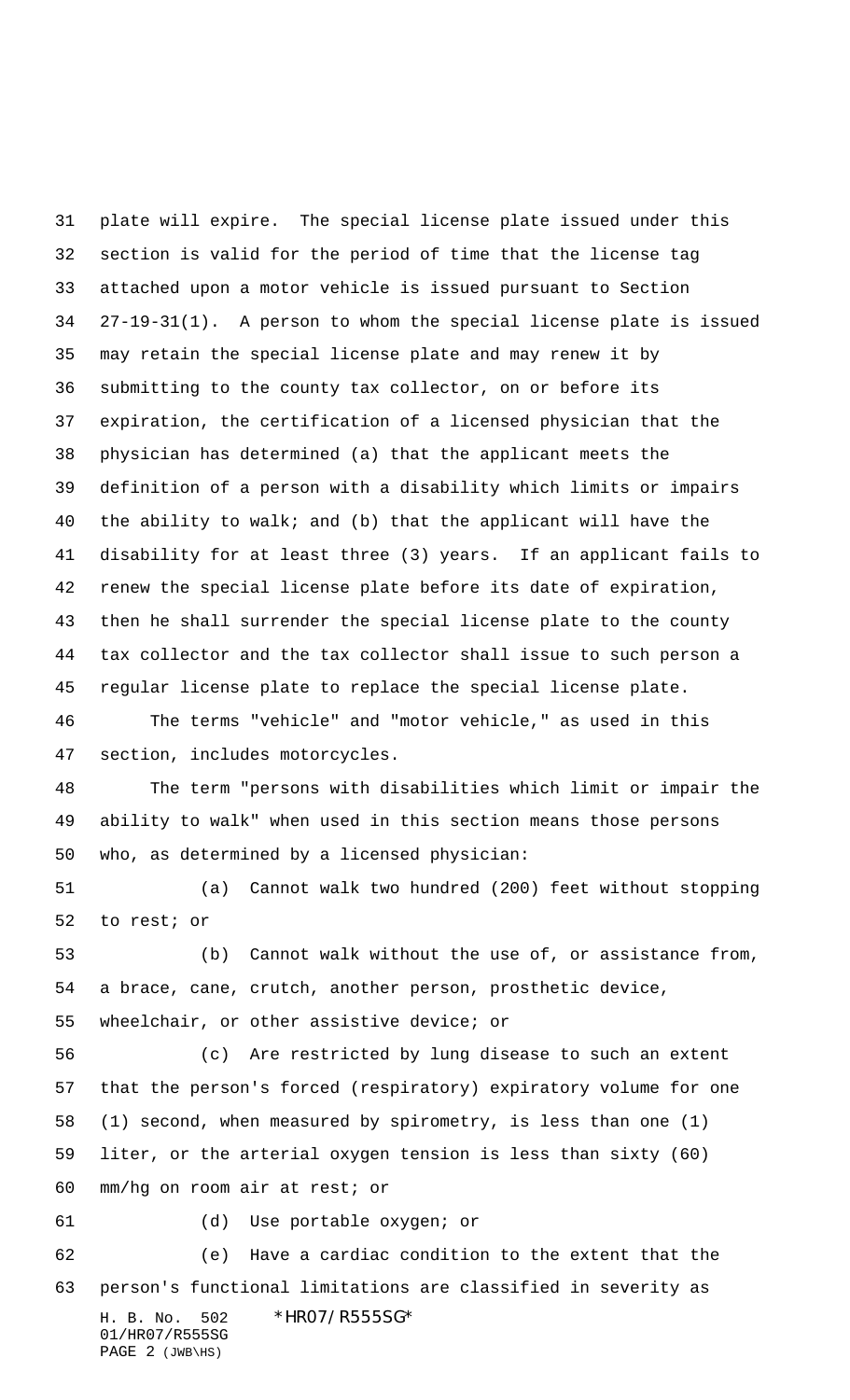Class III or Class IV according to standards set by the American Heart Association; or

 (f) Are severely limited in their ability to walk due to an arthritic, neurological or orthopedic condition.

 An applicant for a special license plate bearing the International Symbol of Access shall not be required to pay any fee or charge for the issuance of such license plate separate from or in addition to the road and bridge privilege taxes, ad valorem taxes and registration fees otherwise required by law to be paid for the issuance of a regular license plate for such vehicle.

 (2) The State Tax Commission shall prepare removable windshield placards and such placards shall be issued and periodically renewed upon the applications of persons with disabilities which limit or impair the ability to walk. The placards shall be issued, free of charge, to applicants through the offices of the tax collectors of the counties. The initial application shall be accompanied by the certification of a licensed physician that the applicant meets the definition of persons with disabilities which limit or impair the ability to walk. These placards shall be valid for a period of three (3) years from their date of issue and may be renewed in the same manner as provided for the renewal of the special license plates under subsection (1) of this section. The removable windshield placard must be displayed on the left side of the vehicle dashboard. The State Tax Commission shall prescribe the placement for motorcycles.

H. B. No. 502 \*HR07/R555SG\* (3) The State Tax Commission shall provide for the issuance of a temporary removable windshield placard, upon the application of a person with a disability which limits or impairs the ability to walk. Temporary removable windshield placards authorized by this subsection shall be prepared by the State Tax Commission and shall be issued, free of charge, to applicants through the offices of the tax collectors of the counties. Application for a

01/HR07/R555SG PAGE 3 (JWB\HS)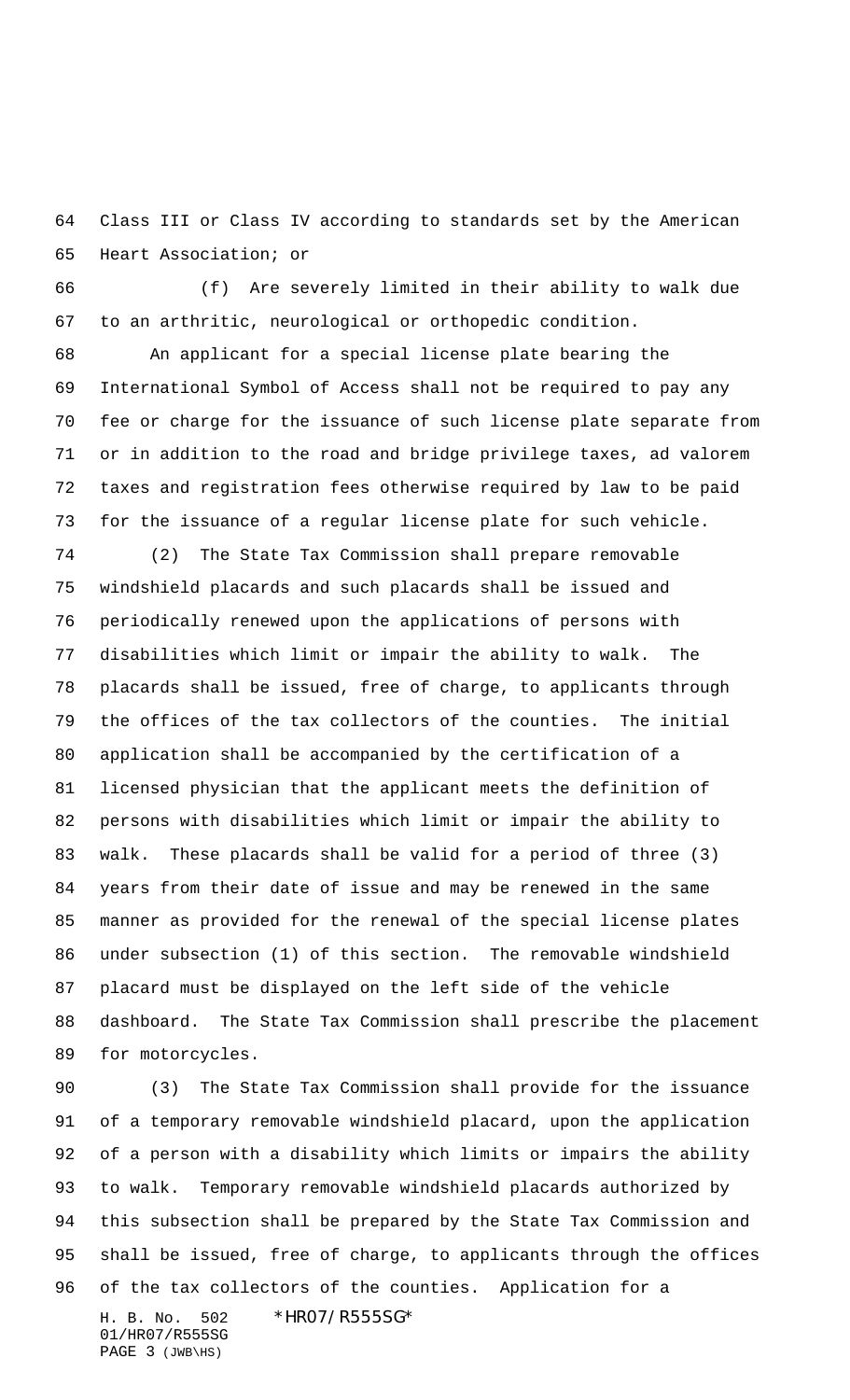temporary removable windshield placard must be accompanied by the certification of a licensed physician that the applicant meets the definition of persons with disabilities which limit or impair the ability to walk. The certification shall also include the period of time that the physician determines the applicant will have the disability, not to exceed six (6) months. The temporary removable windshield placard must be displayed on the left side of the vehicle dashboard. The temporary removable windshield placard shall be valid for a period of time for which the physician has determined that the applicant will have the disability, not to exceed six (6) months from the date of issuance. The State Tax Commission shall prescribe the placement for motorcycles.

 (4) The removable windshield placard and the temporary removable windshield placard shall be two-sided and shall include:

 (a) The International Symbol of Access, which is at least three (3) inches in height, centered on the placard (the color of the removable windshield placard shall be white on a blue shield; and the temporary removable windshield placard shall be white on a red shield);

 (b) An identification number and, on the reverse side, the name of the individual to whom the placard is issued;

 (c) A date of expiration, which shall be entered on the placard by the tax collector; and

(d) The seal of the State of Mississippi.

H. B. No. 502 \*HR07/R555SG\* 01/HR07/R555SG (5) (a) It shall be unlawful to park a motor vehicle in an area set aside for persons who are disabled if the motor vehicle does not have displayed the removable windshield placard authorized in this section. Any person who unlawfully parks a motor vehicle in such areas, or who blocks such spaces or access thereto, shall be guilty of a misdemeanor and, upon conviction thereof, shall be fined not more than Two Hundred Dollars (\$200.00) for each such violation. For the third and subsequent offenses under this section, the offender's driver's license shall

PAGE 4 (JWB\HS)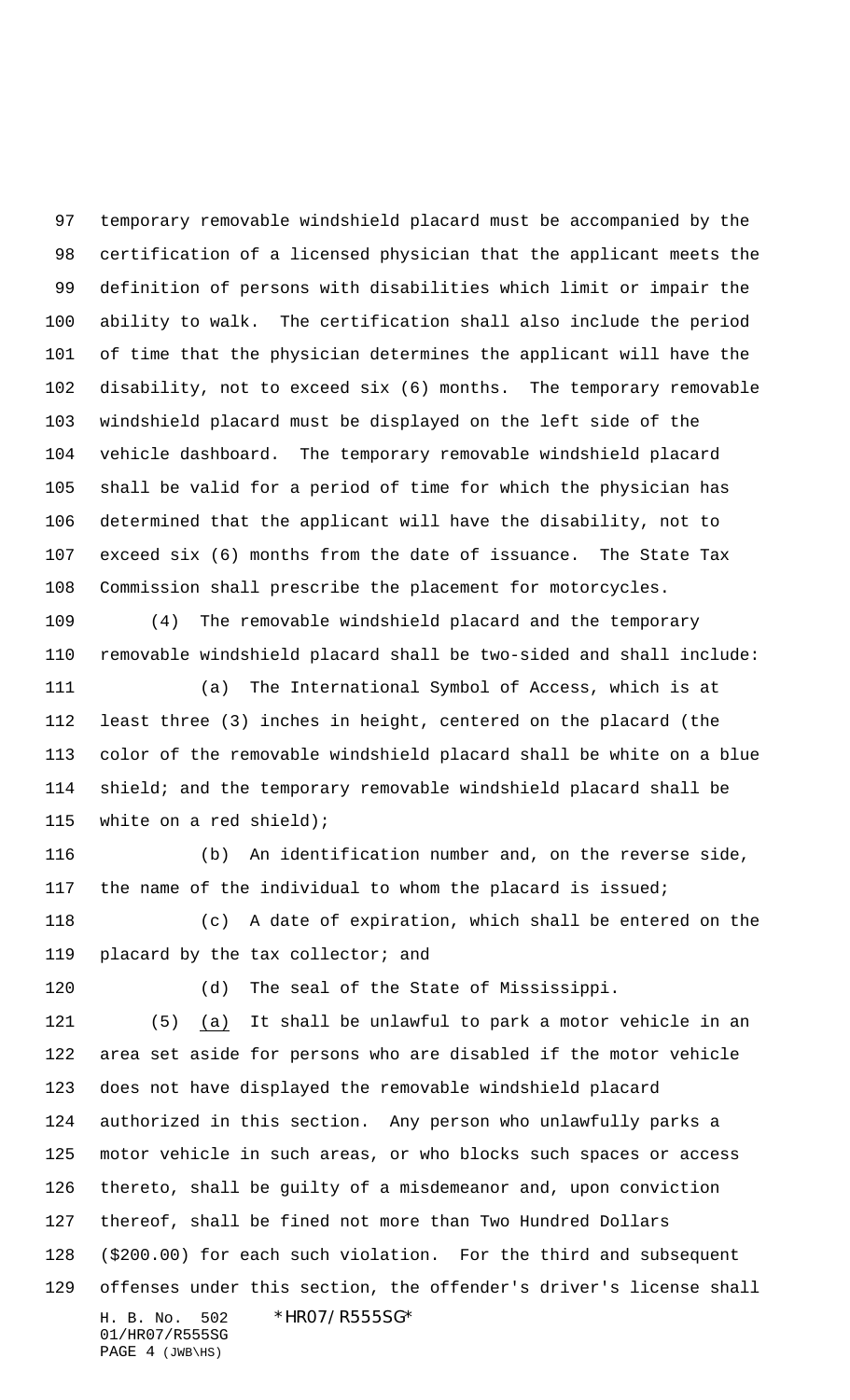be suspended for ninety (90) days by the Commissioner of Public Safety in accordance with Section 63-1-53 in addition to any fine imposed. The court shall not suspend or reduce any fine required to be imposed under this subsection.

 (b) A person who is charged with a violation of this section by parking a motor vehicle in an area set aside for persons who are disabled and failing properly to display a removable windshield placard on the dash of the vehicle shall not be convicted and shall have the charge dismissed upon presentation to the court of proof by means of sworn oral testimony or sworn 140 affidavit that at the time of the charged violation he or a passenger in the vehicle possessed a valid removable windshield placard issued under this section.

 (6) Any person who, for the purpose of obtaining a special license plate or windshield placard under this section, files with the county tax collector a physician's certification, knowing the certification to be false or to have been fraudulently obtained, shall be guilty of a misdemeanor and, upon conviction, shall be fined not more than Two Hundred Dollars (\$200.00).

 (7) All law enforcement officers are authorized to enforce this section on public and private property. Provision of spaces restricted to handicapped parking and proper marking of such spaces shall be considered as intent and permission to enforce such designated parking on private property. Only areas marked in accordance with the Americans with Disabilities Act Accessibility Guidelines or equivalent standards shall be enforced. Spaces shall bear the International Symbol of Access.

 (8) Motor vehicles displaying a special license plate, license plate decal, placard or parking certificate or permit bearing the International Symbol of Access issued to a person with a disability by any other state or district subject to the laws of the United States shall be allowed the special parking privileges under this section provided the license plate, decal, placard,

01/HR07/R555SG PAGE (JWB\HS)

H. B. No. 502 \*HR07/R555SG\*